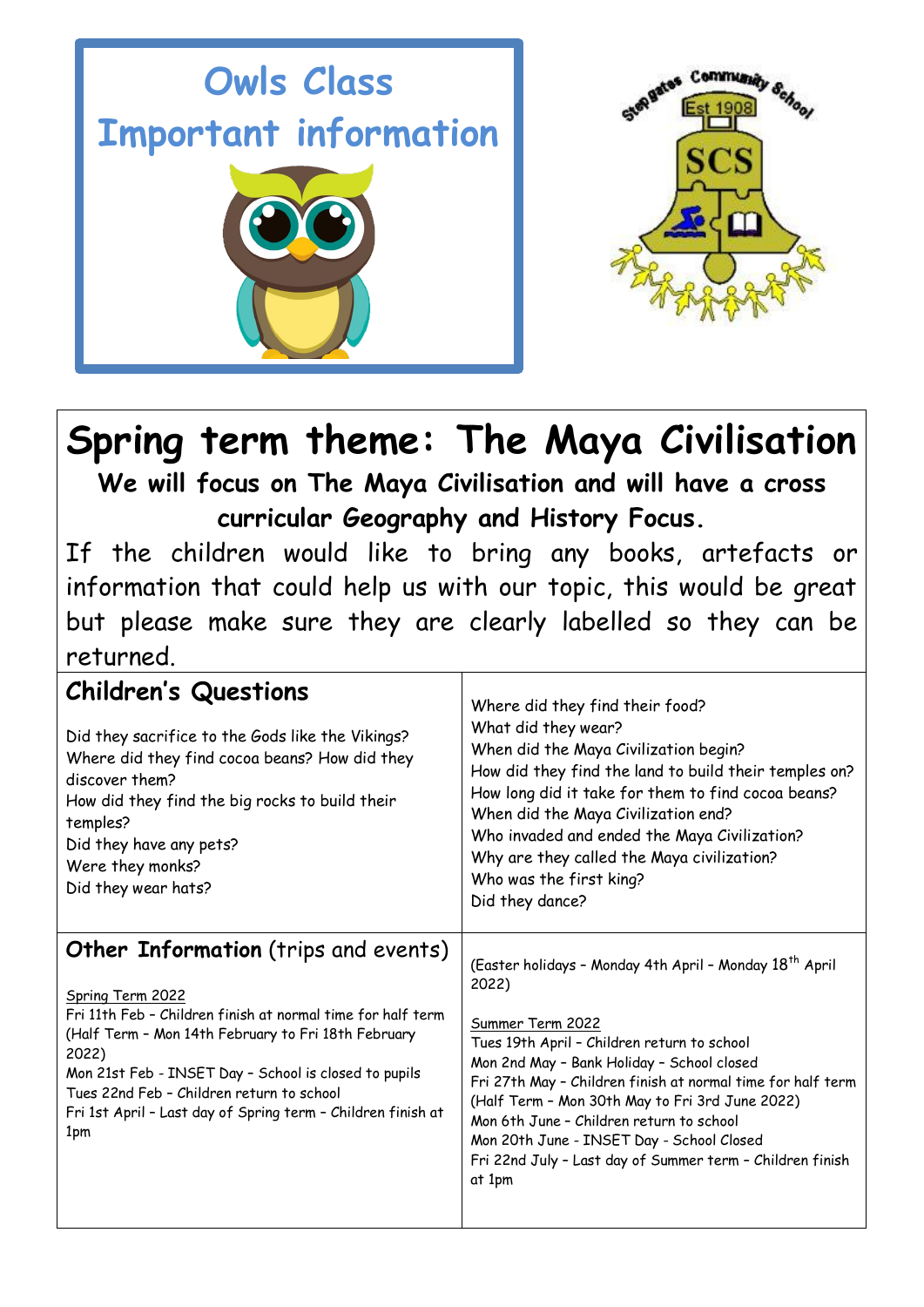| English<br>'Ride of Passage'- Fictional<br>story based on a culture from<br>another tradition<br>'The Hero Twins'- Maya<br>Civilisation Creation Story<br>Rainforest Calling<br>'The Explorer' by Katherine<br>Rundell<br>'Forest Family'- EGPS/VIPERS<br>skills (Pobble)<br>Deforestation-persuasive<br>formal letters.<br>Modern Foreign<br>Languages<br>Covered externally by Jubilee<br>High School specialist teacher | Maths<br>Multiplication and Division (3<br>weeks)<br>Fractions (6 weeks)<br>$\bullet$<br>Decimals and Percentages (2<br>$\bullet$<br>weeks)<br>Assess and Review (1 week)<br>٠                                                                                                                                                                                                                                                                                                                                                                | <b>Science</b><br>Properties and Changes of<br>Materials<br>sorting and classifying<br>materials according to their<br>properties;<br>investigate thermal<br>$\bullet$<br>conductors and insulators;<br>investigate materials which<br>will dissolve;<br>use different processes to<br>$\bullet$<br>separate mixtures of<br>materials;<br>identify and explain<br>irreversible chemical changes. |
|----------------------------------------------------------------------------------------------------------------------------------------------------------------------------------------------------------------------------------------------------------------------------------------------------------------------------------------------------------------------------------------------------------------------------|-----------------------------------------------------------------------------------------------------------------------------------------------------------------------------------------------------------------------------------------------------------------------------------------------------------------------------------------------------------------------------------------------------------------------------------------------------------------------------------------------------------------------------------------------|--------------------------------------------------------------------------------------------------------------------------------------------------------------------------------------------------------------------------------------------------------------------------------------------------------------------------------------------------------------------------------------------------|
| Computing<br>Coding: Through an age appropriate<br>'introduction to coding', pupils will<br>work through the PRIMM approach:<br>Predict<br>Run<br>Investigate<br>Modify<br>Make                                                                                                                                                                                                                                            | DT<br>Kite Making<br>Cookery-'STEMterprise'<br>project                                                                                                                                                                                                                                                                                                                                                                                                                                                                                        | Art<br>Artist of the Month:<br>Jan: Alex Konahin<br>Feb: Andy Warhol<br>$\bullet$<br>Mar: Henry Moore                                                                                                                                                                                                                                                                                            |
| <b>History</b><br>A non-European society that<br>provides contrasts with<br>British history; links to the<br>Maya Civilisation AD900.                                                                                                                                                                                                                                                                                      | Geography<br>The Amazing Americas; focused<br>comparative study comparing both<br>North and South America<br>Understand geographical<br>similarities and differences<br>through the study of human and<br>physical geography of a region of<br>the United Kingdom, a region in a<br>European country and a region<br>within North or South America.<br>Describe and understand key<br>$\bullet$<br>aspects of: physical geography,<br>including: climate zones, biomes,<br>vegetation belts and the water<br>cycle (to be covered in Science) | PE<br>Gymnastics<br>Hockey<br>$\bullet$<br>Swimming                                                                                                                                                                                                                                                                                                                                              |
| RE<br>Focus on Christianity<br>Adam, Eve, Christmas, and<br>Easter: What are the<br>connections?<br>How do Christians know what<br>happened at Easter?                                                                                                                                                                                                                                                                     | <b>PSHE</b><br>Use of Jigsaw<br>"Dreams and Goals"<br>"Healthy Me"                                                                                                                                                                                                                                                                                                                                                                                                                                                                            | <b>Music</b><br><b>Charanga</b><br>Make You Feel My Love<br>The Fresh Prince of Bel Air<br>Composer of the month:<br>Jan: Paul McCartney<br>Feb: Johann Pachelbel<br>Mar: Louis Armstrong                                                                                                                                                                                                        |